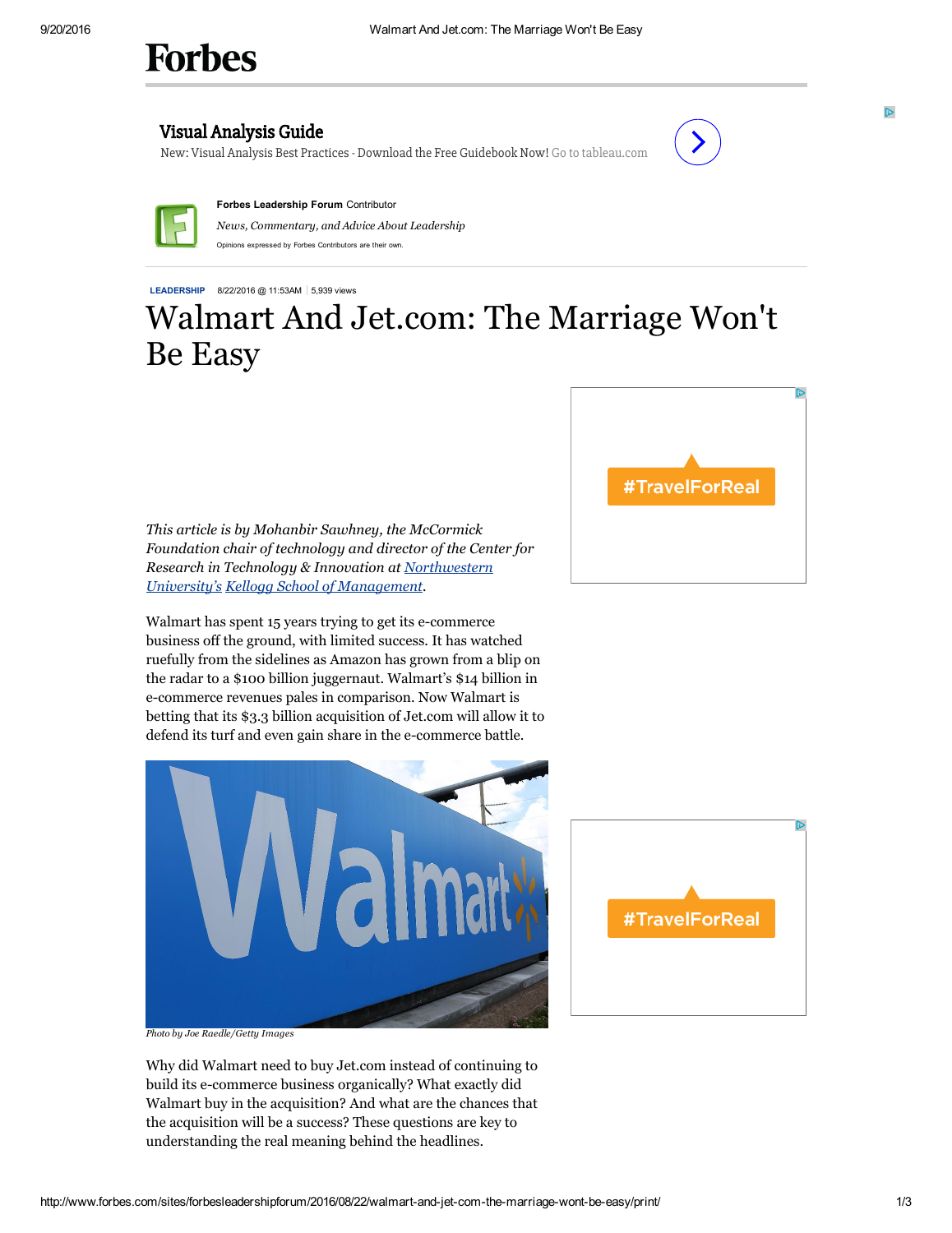At first glance, you might think that e-commerce shouldn't be difficult for a company with the scale, the customer base, and the capabilities of Walmart. But e-commerce is a very different animal from a brick-and-mortar business.

The logistics and distribution system that Amazon has perfected over two decades is very different from the store-based distribution system that Walmart uses. The data, the user interface design skills, and the analytics capabilities that are needed for ecommerce are light years beyond traditional retailers. Moreover, the relentless pace of innovation in ecommerce demands a very agile organization that moves much quicker than Walmart is used to.

### The [Biggest](http://www.forbes.com/pictures/eikh45imeg/pfizer-allergan/) M&A Deals Of 2015

But perhaps the most difficult challenge in transitioning to an ecommerce model is cultural. E-commerce demands an entrepreneurial culture where experimentation and failure are par for the course. Converting Walmart into a nimble ecommerce competitor is a little bit like asking an Olympic athlete who has trained all his life as a weightlifter to suddenly become a gymnast. That is why Walmart needed to buy rather than build its e-commerce capabilities.

In acquiring Jet.com, Walmart is getting three things. First, it's getting access to Jet's customers, who are more affluent than Walmart's and could potentially allow Walmart to broaden its footprint. Second, it's getting access to the ecommerce capabilities Jet.com has built, ranging from advanced algorithms for pricing and bundling to supply chain and distribution capabilities. Finally, Walmart will bring on board an experienced, innovative, and highly regarded executive team and technical talent.

The success of the acquisition will depend on which of these assets Walmart focuses on as it integrates the Jet.com business into its e-commerce operations. If Walmart is most interested in Jet.com's customers, it may want to maintain Jet.com as a separate entity with its own dedicated website. On the other hand, if it values the capabilities and the team, it probably should pursue deeper integration between the two businesses and eventually shut down the Jet.com brand and website.

I believe that the real long-term win for Walmart will be for Jet.com's executive team and technical experts to rebuild Walmart's customer facing website and e-commerce distribution and change the face of Walmart. Maintaining Jet.com as a separate e-commerce brand might make it a decent business, but it will not move the needle for Walmart's core business. The only way that can happen is by infusing the capabilities and the culture of Jet.com into Walmart.

But this will be easier said than done. The challenge for Walmart will be to create a culture and reward system that will appeal to Jet.com's best and brightest while not creating friction with the vast majority of Walmart's employees who are devoted to the brick and mortar business. Walmart has to ensure that its stodgy culture doesn't suffocate the spirit of innovation that